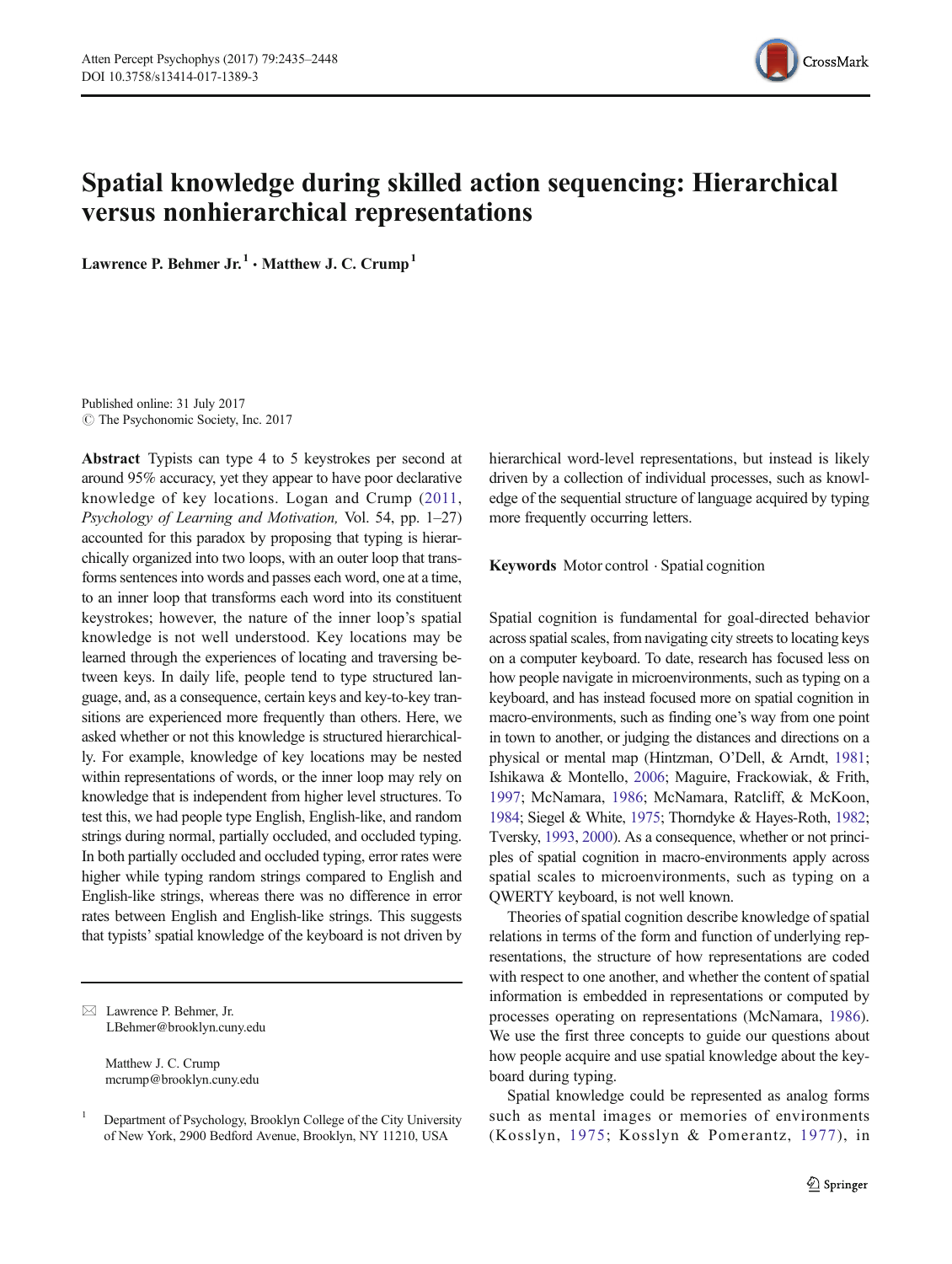propositional forms such as using language to describe object positions (Pylyshyn, [1973\)](#page-13-0), or both (Kosslyn & Shwartz, [1977\)](#page-12-0). Indeed, there is wide agreement that cognitive maps are not "map-like" and are better described as cognitive collages (Tversky, [1993](#page-13-0), [2000](#page-13-0)) that combine multiple representational forms. So, typists may not have a high-fidelity internal map of the keyboard but instead could rely on multiple forms of spatial knowledge to guide their fingers during typing.

Different forms of representation provide different functions. If typists have different forms of spatial knowledge about the keyboard, they may use them in an ad hoc fashion. For example, an analog mental image of the keyboard would be useful for judging distances and angles between keys, and propositional knowledge that a keyboard has a QWERTY layout would be useful for recalling which letter is placed directly to the right of Q.

Spatial knowledge is acquired and developed with experience by processes that structure how new and old spatial knowledge is coded with respect to one another. Spatial knowledge about macro-environments can develop in a scaffolded manner, with initial learning about landmarks enabling learning about individual routes between landmarks, and learning about multiple routes enabling integrated highlevel survey or map-like knowledge about an environment (Siegel & White, [1975\)](#page-13-0). However, spatial knowledge does not necessarily progress through the above stages, and people can rely on minimally necessary spatial knowledge to accomplish spatial tasks without developing higher level integrated forms of spatial knowledge (Byrne, [1982\)](#page-12-0). Typists may achieve the ability to navigate the keyboard perfectly well without forming a map-like representation of the keyboard, and instead rely on more local route-like knowledge for moving fingers from key to key.

A central question about processes that structure relations between spatial knowledge is whether relations are represented hierarchically (McNamara, [1986](#page-13-0); Shelton & McNamara, [2001;](#page-13-0) Stevens & Coupe, [1978](#page-13-0)). Hierarchical representations group details of spatial codes into individual nested objects. For example, a New Yorker might represent New York City, the five boroughs, neighborhoods, and specific streets, routes, and buildings using connected but separate spatial codes. An open question is whether and how people integrate new spatial codes with existing nested representations. For example, Wang and Brockmole ([2003](#page-13-0)) showed that people exposed to a new spatial environment (an experimenter's lab) within a familiar environment (university campus) can create new spatial representations that are not necessarily integrated with existing spatial knowledge. Similarly, in the present work we ask whether typists' knowledge of key locations on a QWERTY keyboard is coded hierarchically, by higher level word units that group together routes between key locations. We first review prior work examining the quality of typists' spatial knowledge of the QWERTY keyboard.

#### Spatial knowledge of the QWERTY keyboard

Experts can type four to six letters per second and maintain high (94%) accuracy. On the surface, this suggests typists have high-fidelity spatial knowledge about key locations that enables speeded finger movements to individual keys. However, several findings suggest that this knowledge is not represented by an internal analog of the keyboard. First, typists have poor declarative knowledge of key locations on a keyboard. For example, Snyder, Ashitaka, Shimada, Ulrich, and Logan ([2014](#page-13-0)) showed that typists could identify the correct key locations on a blank QWERTY keyboard only 57% of the time in a pen-and-paper task. Accuracy increased to 79% when participants were cued to identify a specific key location but were still significantly worse than during normal typing (94%). Second, typists perform poorly at estimating the distances and angle between keys (Liu, Crump, & Logan, [2010\)](#page-12-0). Typists apparently know where the keys are when they are typing, but not when they are explicitly asked to report on key locations. Finally, error rates during typing dramatically increase as kinematic and tactile cues from the keyboard are removed (Crump & Logan, [2010](#page-12-0)). If typists had an internal analog map of the keyboard, they should have been able to explicit identify letter locations, judge angles and distances between keys, and move fingers to appropriate locations without external feedback.

#### The task of typing is hierarchical

The somewhat paradoxical finding that typists have excellent procedural knowledge and poor declarative knowledge of key locations can be explained by Logan and Crump's [\(2011](#page-13-0)) twoloop theory of typewriting. The theory proposes that fast and accurate typing is controlled by independently nested loops that divide the labor of typing. For example, the outer loop relies on language generation and comprehension to turn ideas into paragraphs, sentences, and words that are sent to the inner loop. The inner loop receives word-level instructions and serially orders keystroke responses to type each letter in a word. The division of labor explains the paradox, because the outer loop does not know the details of how the inner loop executes keystrokes. Similarly, knowledge of key locations is assumed to be housed by the inner loop.

This raises the question of how the inner loop knows where the keys are. If typists do not have a high-fidelity analog map of the keyboard, then what is the form of their spatial knowledge? We propose that knowledge of key locations are learned as individual landmarks or routes over the course experience with locating and traversing between particular keys. On this view, the inner loop does not have an integrated map of the keyboard but a parceled, memory-based collection of keystroke procedures (Logan, [1988](#page-12-0); Rosenbaum et al., [1995\)](#page-13-0).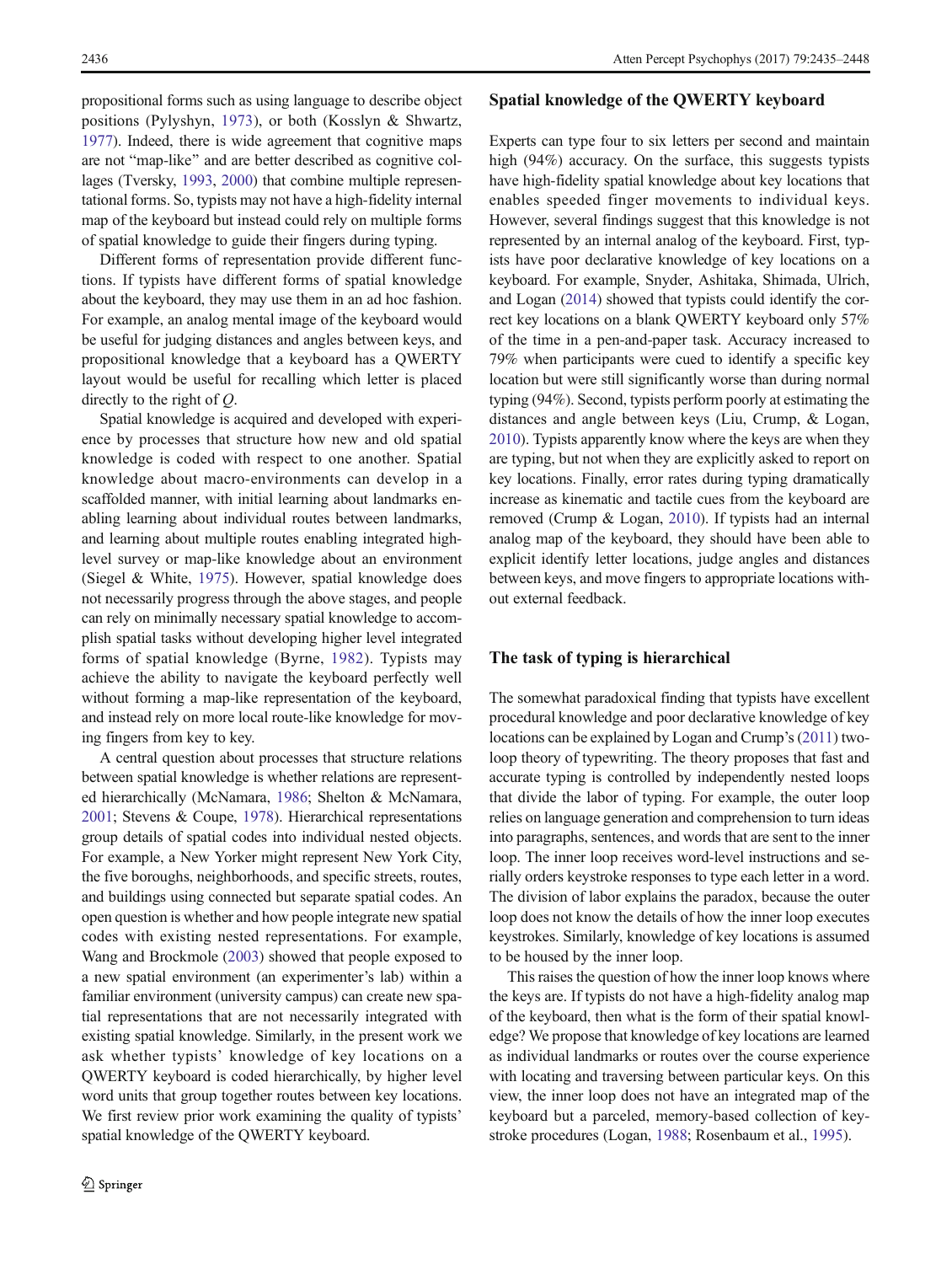<span id="page-2-0"></span>If the inner loop uses memory-based procedures for traversing between keys, then knowledge about individual key locations should depend on the frequency with which individual keys are typed. Indeed, prior work has established that interkeystroke intervals are shorter for more frequent than less frequent letters, bigrams, and trigrams (Behmer & Crump, [2017b](#page-12-0)). This suggests that procedures for generating individual keystrokes are tuned by a process sensitive to the frequency of specific keystrokes. We are interested here in determining whether or not spatial knowledge about key locations and individual key transitions are structured in a hierarchical manner. For example, spatial knowledge about individual key locations may be cued by higher level structure at different ngram levels or at the word level. Alternatively, the inner loop could form knowledge about key locations and transitions that are independent from higher level structure.

We tested these alternatives by comparing error rates for typing English words, English-like strings that approximated the bigram structure of English, and random strings. If spatial knowledge of key locations is hierarchically organized at the word level, then we expect lower error rates for English words compared to English-like and random strings. If spatial knowledge of key locations is hierarchically organized at the bigram level, then we expect lower error rates for English words and English-like strings compared to random strings, because words and word-like strings contain more frequently occurring and potentially well-learned keystroke transitions. If spatial codes are not hierarchically tied to higher level units, then we expect no differences in error rates at the letter level between string type conditions. For example, spatial knowledge of individual key locations could depend on key-specific practice such that key location knowledge is better for more than less frequently occurring letters. The main results sections of Experiments 1 and [2](#page-5-0) address the evidence for hierarchical coding at the word and bigram level, and the final combined experiment analysis section addresses evidence for nonhierarchical coding at the letter level.

## Experiment 1

Prior work shows that typists are faster when typing normal words compared to random strings and that error rates tend to be stable across string types (Gentner, Larochelle, & Grudin, [1988;](#page-12-0) Shaffer & Hardwick, [1968](#page-13-0)). However, differences in error rates may be obscured when typists can freely view the keyboard, because they may switch from relying on innerloop spatial knowledge to using visual cues when key locations are uncertain. Snyder, Logan, and Yamaguchi [\(2015\)](#page-13-0) manipulated typists' access to visual cues by occluding the keyboard and withholding feedback from the monitor. They found that typists were slower and committed more errors when the keyboard and hands were occluded compared to

normal typing. We adopted these occlusion manipulations to maximize reliance on inner-loop knowledge of key locations during typing.

In Experiment 1, typists copied normal English words, English-like nonwords that conformed to the bigram structure of the English language, and random strings while their hands and keyboard were visually occluded and typing output was withheld from the computer monitor. The central question of interest was whether error rates were lowest for words compared to other string types, which would indicate hierarchical spatial coding of key locations.

## Method

Participants Fifty people participated in Experiment 1. Some participants had high error rates in the occluded condition. In order to analyze a common set of subjects on all dependent measures, we excluded participants with less than four correct RT responses in the occluded typing conditions (Van Selst & Jolicouer, [1994](#page-13-0)). As a consequence, 12 participants were removed from the final analysis. This left a total of 38 participants (five males) in the final analysis. Participants' mean age was 20  $(SD = 3.4)$  They typed an average of 64 words per minute  $(SD = 14)$ , reported having been typing for 12 years  $(SD= 3.3)$ , and started typing at 9 years of age  $(SD = 3.0)$ . Eighteen participants reported that they had received some type of formal typing instruction, either during K–12 or from a computer-based tutorial (mean training time = 25 weeks, SD = 22). Fourteen participants self-reported as touch typists, and 11 self-reported as "hunt and peck" (nine other; four no response). All participants reported having everyday access to a computer. They reported using a computer an average of 4.5 hours a day  $(SD = 3.0)$  and spent an average of 41% of their time on a computer typing endogenously generated text  $(SD =$ 33%) versus  $14\%$  copy typing  $(SD = 18\%).$ 

Stimuli All the stimuli were five-letter words. The English words were compiled from the MRC Psycholinguistic Database (Wilson, [1987](#page-13-0)) with a frequency range of 100 to 500. The English-like words were generated according to bigram probabilities from a large corpus of text that we compiled for a previous experiment by counting the occurrences of single letters, bigrams, and trigrams from more than 3,000 freely available e-books found on Project Gutenberg (Behmer & Crump, [2016a\)](#page-12-0). This resulted in generating fiveletter strings that, while not actual words, were generated based on the bigram frequency from our Gutenberg corpus. The random words were constructed by randomly sampling each letter in the alphabet with replacement leading to an equal likelihood of occurrence for each letter. Our stimuli controlled for physical constraints. There was an even distribution between single and two-handed bigrams (see Table [1\)](#page-3-0). Additionally, we calculated the correlations between the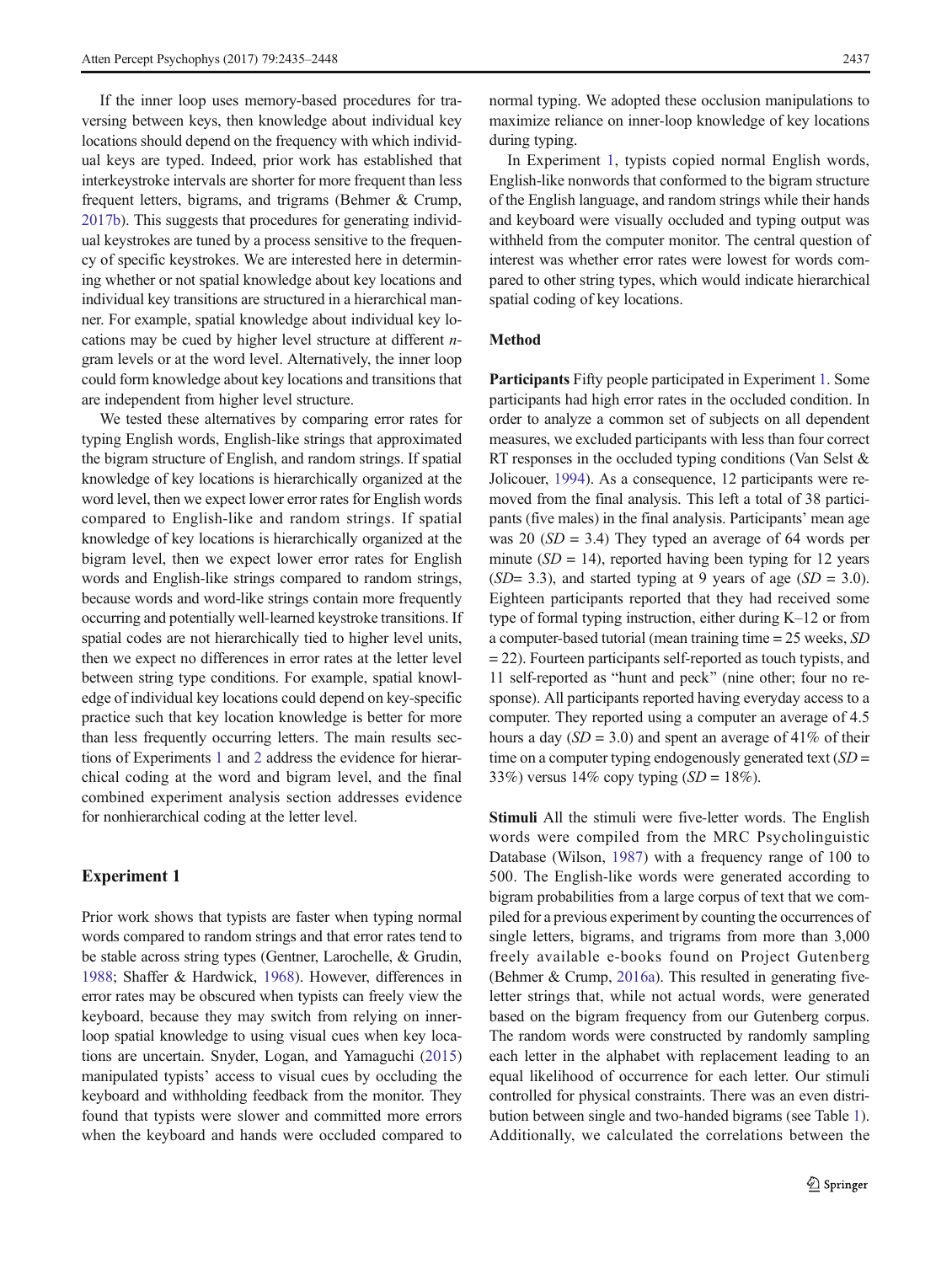and string type in Experiment 1

Condition Block String type Bigram distribution N Normal English One hand 147 Normal English Two hand 153 Normal English-like One hand 142 Normal English-like Two hand 157 Normal Random One hand 166 Normal Random Two hand 134 Occluded English One hand 171 Occluded English Two hand 129 Occluded English-like One hand 155 Occluded English-like Two hand 145 Occluded Random One hand 159 Occluded Random Two hand 141

<span id="page-3-0"></span>Table 1 Distribution of unimanual and bimanual bigrams across block

single-letter and bigram frequency of our stimuli with the single-letter and bigram frequency from our Gutenberg corpus. English (letters:  $r = .87$ ; bigrams:  $r = .64$ ) and Englishlike (letters:  $r = .92$ ; bigrams:  $r = .86$ ) strings were strongly correlated with the Gutenberg single-letter bigram frequency distributions; however, random strings (letters:  $r = .04$ ; bigrams:  $r = .03$ ) were not well correlated.

Design and procedure All procedures were conducted with the approval of the Brooklyn College Institutional Review Board. After reading and signing an informed consent, participants were brought into the experiment room to participate in the study. Up to four participants were run during each session, with each participant seated comfortably in a private cubicle under normal florescent lighting, within 55–60 cm of a Mac computer and standard IBM-clone QWERTY USB keyboard (see Fig. 1, left panel). During occluded typing, a cardboard box that was 42 cm in length  $\times$  31 cm wide  $\times$  21 centimeters high covered the keyboard (see Fig. 1, right panel). The box had a 10-cm tall opening in the front that ran the entire length of the box so that participants could comfortably fit their hands inside to type but were unable to see either their

hands or the keyboard. During normal typing, the box was removed. Prior to the start of the experiment, participants practiced typing a short paragraph while the keyboard and their hands were occluded beneath the box. If a participant struggled during the occluded practice task, the box was temporarily removed and they were allowed to type a few sentences while being able to see their hands and the keyboard. When they were ready, the box was then put back in place and the participant continued practicing. If participants needed more practice, they were allowed to type the paragraph twice. During the actual occluded trials, the box was not removed until the block was completed.

The experiment was programmed using LiveCode 6.6.2. Prior to each trial, participants were instructed to rest their hands on the home row of the keyboard. Each trial (see Fig. [2\)](#page-4-0) began with a fixation cross that appeared in the center of the screen for 500 ms, followed by a 500 ms blank screen ISI. This was followed by the to-be-typed stimulus that remained on the screen for the duration of the trial. All stimuli were presented in the center of the screen in a 36 point Times New Roman font. The color of the text was black and presented against a gray background. Participants were instructed to respond to the word as quickly and accurately as possible. Participants did not receive correct/incorrect feedback. When participants typed a letter, regardless of whether or not the keystroke was correct or incorrect, the background of the letter changed from gray to green. After five keypresses, the next trial automatically began. During the task, the backspace key was disabled. There was a 2,000 ms pause between trials, so that participants could move their hands back to the home row of the keyboard. The three different types of word strings were presented in random order in each block. In total, participants typed 225 unique words in each block. Since we were concerned that typists might perform better during occluded typing after engaging in normal typing, blocks were not counterbalanced. Participants always performed the occluded typing block first, followed by the normal typing block. Mandatory 30-s breaks occurred after 75 and 150 trials. After the completion of the experimental procedure, participants completed a survey that collected their basic demographic information and typing experience.



Fig. 1 Block manipulations. During the normal typing blocks (left panel) participants could see their hands and the keyboard while typing. In the stickers block (middle panel) participants could see their hands and the

keyboard, but the individual keys were occluded with stickers. During the occluded block (right panel) participants' hands and the keyboard were occluded beneath a box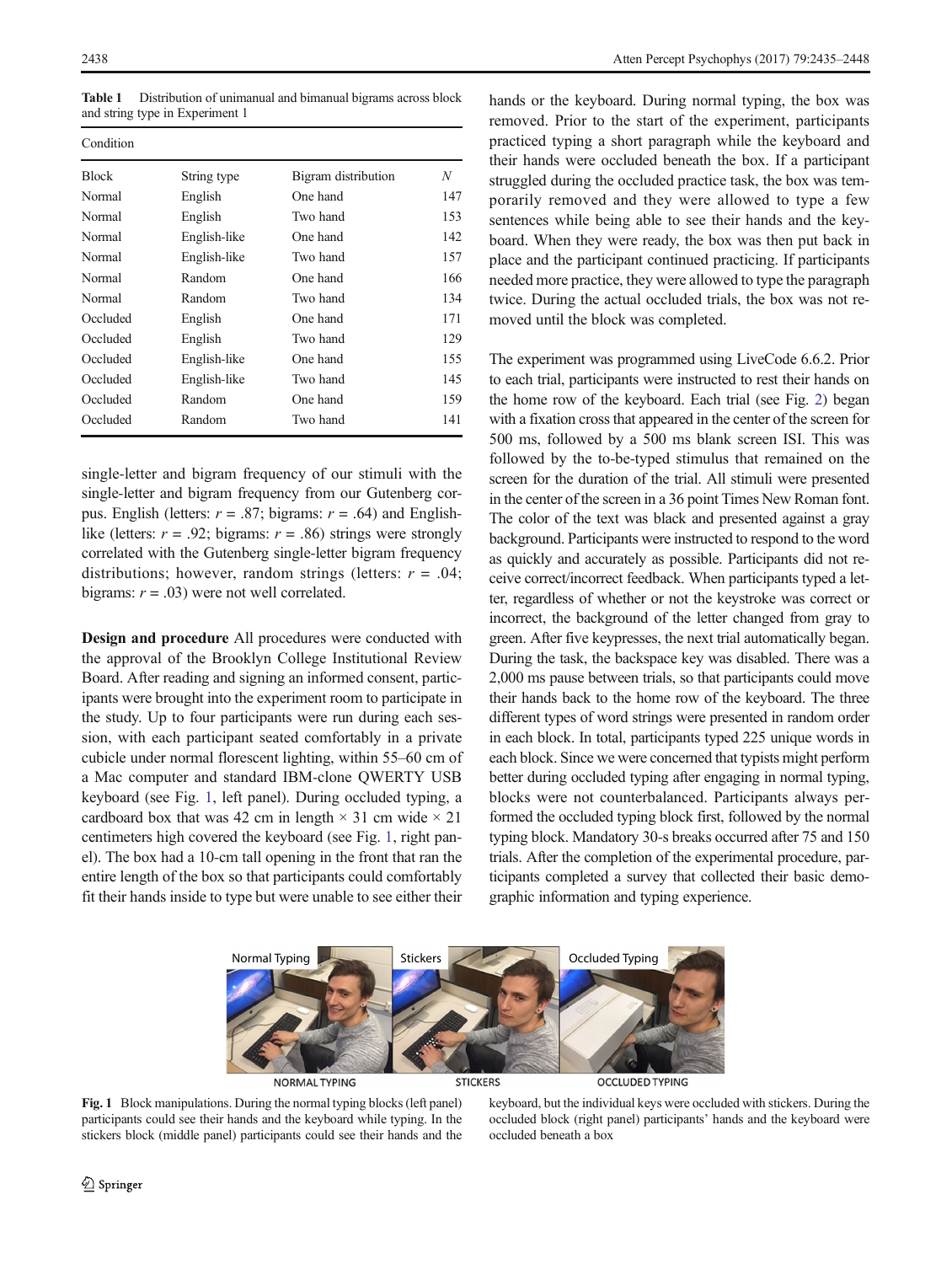<span id="page-4-0"></span>

Fig. 2 Trial sequence. Each trial began with a fixation cross for 500 ms, followed by a brief ISI (500 ms.), and then a five-letter word. Participants were instructed to type the word as quickly and accurately as soon as it

was presented. Each trial was followed by a brief ISI. In Experiment [1,](#page-2-0) the posttrial ISI was 2,000 ms. In Experiment [2](#page-5-0), it was 5,000 ms

#### **Results**

We collected error rates, reaction times (RTs; the time in milliseconds to type the first letter of the word), and interkeystroke intervals (IKSIs; the difference in time in ms between the current and previous keypress) in each condition. Correct RTs and IKSIs were submitted to an outlier elimination procedure (nonrecursive; Van Selst & Jolicoeur, [1994\)](#page-13-0) that removed an average of 3% of observations. For each subject, means from each condition were submitted to a 3 (string type: English, English-like, random string)  $\times$  2 (keyboard occlusion: normal vs. occluded) repeated-measures ANOVA. Analyses for RTs and IKSIs were restricted to correct responses. Planned comparisons were performed using paired t tests. Planned comparisons for a String Type  $\times$ Keyboard Occlusion interaction were Bonferroni corrected to  $p < .006$ . Means and standard deviations for all measures in Experiment [1](#page-2-0) can be found in Table 2.

Error rates There was a main effect of keyboard occlusion,  $F(1, 37) = 88.38, MSE = 0.094, p < .001, \eta_p^2 = 0.70$ ; string

Table 2 Experiment [1](#page-2-0) means and standard errors (in parentheses)

| Condition    |              | Measure      |                    |             |  |
|--------------|--------------|--------------|--------------------|-------------|--|
| <b>Block</b> | String type  | RT(ms)       | IKSI(ms/keystroke) | ER(%)       |  |
| Normal       | English      | 779 (20.4)   | 171(6.4)           | 4(0.01)     |  |
| Normal       | English-like | 869 (24.6)   | 240 (11.4)         | 4(0.01)     |  |
| Normal       | Random       | 1,037(29.3)  | 404 (17.1)         | 5(0.01)     |  |
| Occluded     | English      | 867 (33.6)   | 259 (17.1)         | 41(0.04)    |  |
| Occluded     | English-like | 952 (36.5)   | 307 (17.7)         | 41 $(0.04)$ |  |
| Occluded     | Random       | 1,068 (44.7) | 469 (24.3)         | 46(0.01)    |  |

type,  $F(2, 74) = 23.03$ ,  $MSE = 0.0010$ ,  $p < .001$ ,  $\eta_p^2 = 0.38$ ; and a Keyboard Occlusion  $\times$  String Type interaction,  $F(2, 74) =$ 6.87,  $MSE = 0.0012$ ,  $p = .003$  $p = .003$ ,  $\eta_p^2 = 0.16$ . Figure 3 (far left panel) shows the mean error rates for Keyboard Occlusion  $\times$ String Type. During occluded typing, error rates were lower for English,  $t(37) = -4.70$ ,  $p < .001$ , and English-like strings,  $t(37) = 4.55$ ,  $p < .001$ , compared to random strings. There was no difference in error rates between English and English-like strings during occluded typing,  $t(37) = -0.25$ ,  $p = .80$ . During normal typing, there was no difference between English and English-like,  $t(37) = -1.27$ ,  $p = .21$ , or English-like and random strings,  $t(37) = 1.84$ ,  $p = .07$ . Although mean error rates were numerically higher for random than English strings, they were not statistically different according to .006 threshold for multiple comparisons,  $t(37) = -2.90$ ,  $p = .006$ , Additionally, error rates were higher during occluded compared to normal typing when typing English,  $t(37) = -9.25$ ,  $p < .001$ ; Englishlike,  $t(37) = -8.94$ ,  $p<0.001$ ; and random strings,  $t(37) =$  $-9.67, p < .001$ .

Reaction times There was a main effect for keyboard occlusion,  $F(1, 37) = 9.64$ ,  $MSE = 26863$ ,  $p = .004$ ,  $\eta_p^2 = 0.21$ , and string type,  $F(2, 74) = 163.03$ ,  $MSE = 6223$ ,  $p < .001$ ,  $\eta_p^2 =$ 0.82. There was also a Keyboard Occlusion  $\times$  String Type interaction,  $F(2, 76) = 5.07$ ,  $MSE = 3778$ ,  $p = .09$ ,  $\eta_p^2 =$ 0.12. Figure [3](#page-5-0) (middle panel) shows the mean RTs for Keyboard Occlusion  $\times$  String Type. RTs were faster during occluded typing for English compared to English-like,  $t(37)$  =  $-5.41, p < .001$ , and random strings,  $t(37) = -8.56, p < .001$ . RTs were also faster for English-like compared to random strings,  $t(37) = 6.75$ ,  $p < .001$ . Likewise, RTs were faster during normal typing for English compared to English-like,  $t(37) = -10.61, p < .001$ , and random strings,  $t(37) = -15.78, p$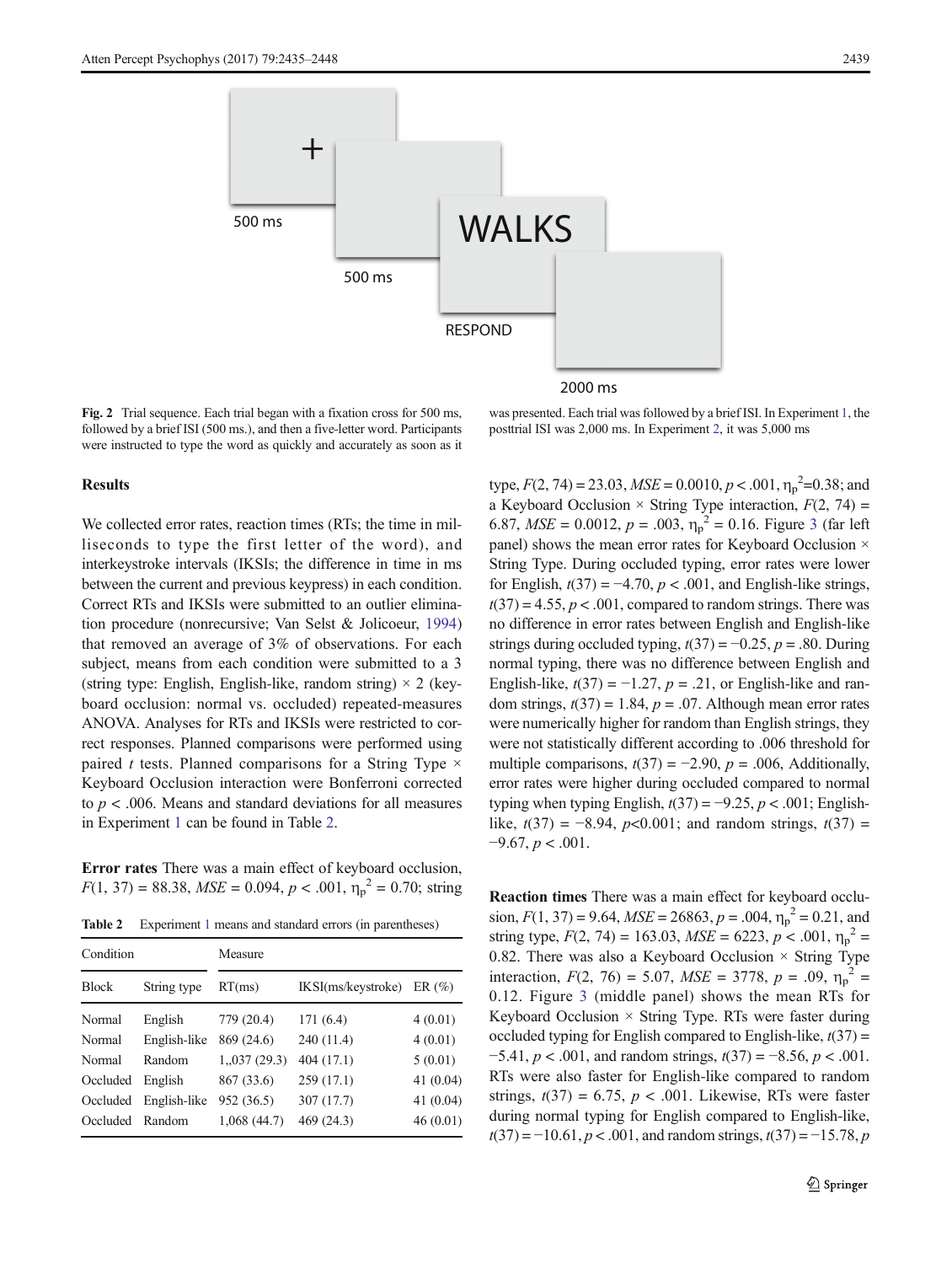<span id="page-5-0"></span>

Fig. 3 Mean error rates (far left panel), RTs (middle panel), and IKSIs (far right panel) for Experiment [1](#page-2-0) with standard error bars

< .001. RTs were also faster for English-like compared to random strings,  $t(37) = 13.49$ ,  $p < .001$ . Additionally, RTs were faster during normal compared to occluded typing when typing English,  $t(37) = -4.17$ ,  $p < .001$ , and English-like strings,  $t(37) = -4.08$ ,  $p < .001$ ; however, there was no difference between normal and occluded typing when typing random strings,  $t(37) = -1.00$ ,  $p = .32$ .

**IKSIs** There was a main effect for keyboard occlusion,  $F(1, 1)$  $37$ ) = 38.46,  $MSE = 7981$ ,  $p < .001$ ,  $\eta_p^2 = 0.51$ , string type,  $F(2, 74) = 292.25, \text{MSE} = 3,413, \text{ p} < .001, \eta_p^2 = 0.89; \text{ how-}$ ever, there was not a Keyboard Occlusion × String Type interaction,  $F(2, 74) = 2.87$ ,  $MSE = 1092$ ,  $p = .07$ . Figure 3 (far right panel) shows the mean IKSIs for Keyboard Occlusion × String Type. IKSIs were faster during normal compared to occluded typing,  $t(37) = 6.19$ ,  $p < .001$ . IKSIs were also faster when typing English compared to English-like,  $t(37)$  =  $-10.487, p < .001$ , and random strings,  $t(37) = -18.25, p <$ .001, as well as while typing English-like compared to random strings,  $t(37) = 19.28, p < .001$ .

# **Discussion**

We were interested in investigating whether the nature of the inner-loop's knowledge of the spatial layout of the keyboard was hierarchical. We tested this by having participants type English words, English-like words constructed from the frequency distributions of bigrams in the English language, and random letter strings during normal typing conditions and when the keyboard and hands were occluded beneath a box. We observed that during occluded typing, error rates did not differ when participants typed English and English-like strings, and both were significantly lower compared to error rates when typing random strings. This suggests that the spatial codes between strings and their constituent key presses are not hierarchically linked to higher level units, such as words. If knowledge of key locations were driven by word-level hierarchies, then we would have expected error rates during occluded typing to be significantly lower for English words than English-like strings. Instead, the finding that error rates were higher for random strings than English words and English-like strings is consistent with hierarchical coding at the level of bigrams or key-to-key transitions, and consistent with nonhierarchical coding at the level of individual keys. These alternatives are addressed in the combined analysis of Experiment 2.

Last, typists were slower during occluded compared to normal typing. These general findings are consistent with prior work from Snyder et al. [\(2015\)](#page-13-0) who also observed that RTs and IKSIs were slower when feedback from the monitor was withheld and typists' hands and keyboard were occluded from view, as well as Crump and Logan ([2010](#page-12-0)), who observed that typing became progressively slower as kinematic feedback from the keyboard was manipulated.

## Experiment 2

The purpose of Experiment 2 was to reproduce the basic findings of Experiment [1](#page-2-0) and control for potential confounds that could have produced higher error rates for the random strings compared to the English and English-like strings. First, in the occluded condition of Experiment [1](#page-2-0) typists were not given the opportunity to confirm that their fingers were starting in a home-row position, so they could have committed several proximity errors and inadvertently executed keypresses on adjacent keys that were within one to two key locations of the correct key. We performed an unreported analysis where we treated nearby incorrect responses as correct responses, and found that the although error rates were reduced overall, the pattern of higher error rates for random strings compared to English and English-like strings remained significant. To address the confound directly, in Experiment 2 we instructed participants to visually reorient their hands to the home row between trials during occluded typing. Additionally, we introduced a partial occlusion condition where participants could see the keyboard and their hands, but the identities of the letters on the keyboard were occluded with stickers. Last,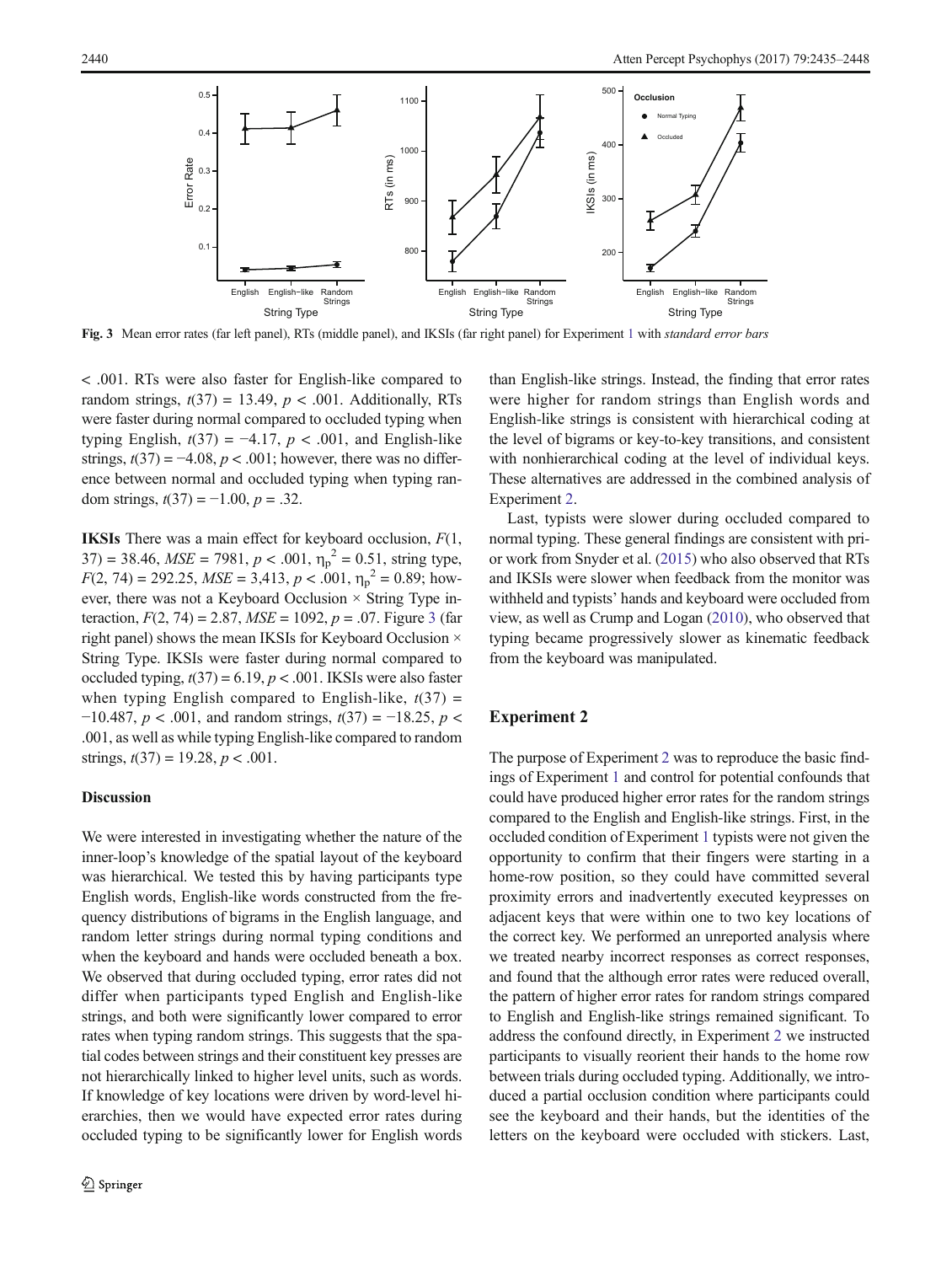following the analysis of Experiment [2](#page-5-0) we performed two combined analyses of the occluded conditions from both experiments. The first examines the pattern of higher error rates for random strings varies by typing expertise. The second examines evidence for nonhierarchical coding at the letter level by determining whether error rates correlate with letter frequency from the natural English language, and whether error rate distributions at the letter level are similar across the string type conditions.

## Method

Participants Thirty-seven people participated in Experiment [2.](#page-5-0) Five participants were removed because they failed to record at least four RTs for each string type during occluded typing, leaving a total of 32 participants (11 males) in the final analysis. Participants' mean age was 21  $(SD = 3.3)$ . They typed an average of 65 words per minute  $(SD = 15)$ , reported having been typing for 12 years ( $SD = 3.9$  years), and started typing at 9 years of age  $(SD = 3.9$  years). Ten participants reported that they had received some type of formal typing instruction, either during K–12 or from a computer-based tutorial (mean training time  $= 23$  weeks,  $SD = 20$ ). Twelve participants self-reported as touch typists and eight selfreported as "hunt and peck" (five other; seven no response). Twenty-eight participants reported having everyday access to a computer (one no; three no response). Of those who reported having daily access to a computer, participants reported using a computer an average of 4 hours a day  $(SD = 3.2)$  and spent an average of 37% of their time on a computer typing endogenously generated text  $(SD = 26\%)$  versus 13% copy typing  $(SD = 22\%)$ .

Design and procedure The design and procedure for Experiment [2](#page-5-0) was identical to Experiment [1,](#page-2-0) with the following differences. In addition to normal and occluded typing, a third block was added in which typists could see their hands and the keyboard while typing, but the individual keys were occluded with stickers (see Fig. [1](#page-3-0), middle panel). Adding this additional block in Experiment [2](#page-5-0) meant that participants completed three blocks of 225 unique words in each block. In an attempt to increase accuracy during occluded typing, participants were instructed to visually confirm that their hands were on the home row between trials. As a consequence, the time between trials in Experiment [2](#page-5-0) was increased from 2,000 ms to 5,000 ms. Additionally, blocks were counterbalanced using a Latin square. In Experiment [2,](#page-5-0) there was an even distribution between single and two-handed bigrams (see Table 3). Furthermore, English (letters:  $r = .90$ ; bigrams:  $r = .66$ ) and English-like (letters:  $r = .96$ ; bigrams:  $r = .88$ ) strings were strongly correlated with the Gutenberg single-letter and bigram distributions; however, random strings (letters:  $r =$  $-10$ ; bigrams:  $r = .06$ ) were not well correlated.

Table 3 Distribution of unimanual and bimanual bigrams across block and string type in Experiment 2

| <b>Block</b>    | String Type  | <b>Bigram Distribution</b> | N   |  |
|-----------------|--------------|----------------------------|-----|--|
| Normal          | English      | One hand                   | 155 |  |
| Normal          | English      | Two hand                   | 145 |  |
| Normal          | English-like | One hand                   | 153 |  |
| Normal          | English-like | Two hand                   | 147 |  |
| Normal          | Random       | One hand                   | 148 |  |
| Normal          | Random       | Two hand                   | 152 |  |
| <b>Stickers</b> | English      | One hand                   | 142 |  |
| <b>Stickers</b> | English      | Two hand                   | 158 |  |
| <b>Stickers</b> | English-like | One hand                   | 141 |  |
| <b>Stickers</b> | English-like | Two hand                   | 159 |  |
| <b>Stickers</b> | Random       | One hand                   | 150 |  |
| <b>Stickers</b> | Random       | Two hand                   | 150 |  |
| Occluded        | English      | One hand                   | 142 |  |
| Occluded        | English      | Two hand                   | 158 |  |
| Occluded        | English-like | One hand                   | 147 |  |
| Occluded        | English-like | Two hand                   | 153 |  |
| Occluded        | Random       | One hand                   | 160 |  |
| Occluded        | Random       | Two hand                   | 140 |  |
|                 |              |                            |     |  |

## Results

We collected error rates, reaction times (RTs; the time in ms to type the first letter of the word), and interkeystroke intervals (IKSIs; the difference in time in milliseconds between the current and previous keypress) in each condition. Correct RTs and IKSIs were submitted to an outlier elimination procedure (nonrecursive; Van Selst & Jolicoeur, [1994\)](#page-13-0) that removed an average of 3% of observations. For each subject, means from each condition were submitted to a 3 (string type: English, English-like, random string)  $\times$  3 (keyboard occlusion: normal, partially occluded, occluded) repeatedmeasures ANOVA. Analyses for RTs and IKSIs were restricted to correct responses. Planned comparisons were performed using paired t tests. Planned comparisons for a String Type  $\times$ Keyboard Occlusion interaction were Bonferroni corrected to  $p < .003$ . Means and standard deviations for all measures in Experiment [1](#page-2-0) can be found in Table [4.](#page-7-0)

Error rates There was a main effect for keyboard occlusion,  $F(2, 62) = 43.70, \text{MSE} = 0.080, p < .001, \eta_p^2 = 0.59$ ; string type,  $F(2, 62) = 59.55$ ,  $MSE = 0.0039$ ,  $p < .001$ ,  $\eta_p^2 = 0.66$ ; and a Keyboard Occlusion  $\times$  String Type interaction,  $F(4)$ , 12[4](#page-7-0)) = 12.80,  $MSE = 0.002$ ,  $p < .001$ ,  $\eta_p^2 = 0.29$ . Figure 4 (far left panel) shows the mean error rates for Keyboard Occlusion  $\times$  String Type. During occluded typing, error rates were lower for English,  $t(31) = -6.09$ ,  $p < .001$ , and English-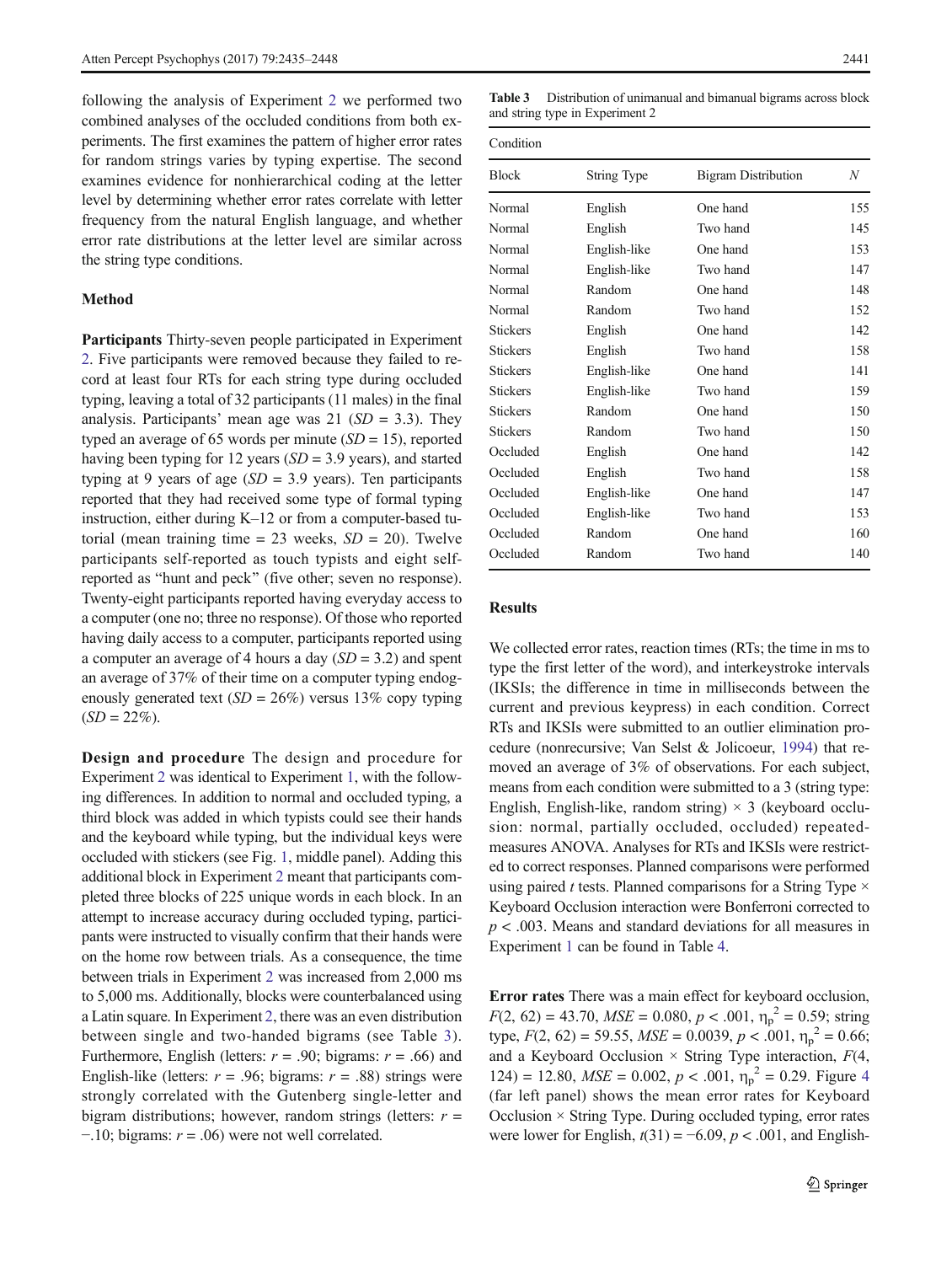<span id="page-7-0"></span>Table 4 Experiment [2](#page-5-0) means and standard errors (in parentheses)

| Condition                   |              | Measure     |                    |           |  |
|-----------------------------|--------------|-------------|--------------------|-----------|--|
| <b>Block</b><br>String type |              | RT(ms)      | IKSI(ms/keystroke) | ER $(\%)$ |  |
| Normal                      | English      | 763 (21.2)  | 166 (5.9)          | 5(0.01)   |  |
| Normal                      | English-like | 863 (27.4)  | 217(9.0)           | 7(0.01)   |  |
| Normal                      | Random       | 1,024(35.7) | 388 (16.0)         | 10(0.02)  |  |
| <b>Stickers</b>             | English      | 789 (29.5)  | 198 (11.1)         | 14(0.02)  |  |
| <b>Stickers</b>             | English-like | 853 (30.7)  | 242 (11.8)         | 17(0.03)  |  |
| <b>Stickers</b>             | Random       | 994 (39.6)  | 410 (23.4)         | 28(0.05)  |  |
| Occluded                    | English      | 837 (42.7)  | 247 (18.7)         | 41(0.06)  |  |
| Occluded                    | English-like | 875 (44.5)  | 282 (16.8)         | 41(0.06)  |  |
| Occluded                    | Random       | 1,002(46.5) | 455 (28.7)         | 49 (0.05) |  |

like strings,  $t(31) = 6.83$ ,  $p < .001$ , compared to random strings. There was no difference in error rates between English and English-like strings during occluded typing,  $t(31) = 0.17$ ,  $p = .87$ . During partially occluded typing, error rates were lower for English,  $t(31) = -7.61$ ,  $p < .001$ , and English-like strings,  $t(31) = 8.47$ ,  $p < .001$ , compared to random strings. The difference in error rates between English and English-like strings during occluded typing was not significant after correcting for multiple comparisons,  $t(31) = -2.87$ , p = .007. During normal typing, there was no significant differences between English and English-like,  $t(31) = -2.82$ ,  $p =$ .008, or English and random strings,  $t(31) = -2.81$ ,  $p = .009$ , or English-like and random strings,  $t(31) = 2.45$ ,  $p = .02$ . Additionally, error rates were higher when typing English strings during occluded compared to partially occluded,  $t(31) = -5.62$ ,  $p < .001$ , and normal typing,  $t(31) = -6.67$ , p < .001, as well as during partially occluded compared to normal typing,  $t(31) = -4.84$ ,  $p < .001$ . Likewise, error rates were higher when typing English-like strings during occluded compared to partially occluded,  $t(31) = -5.68$ ,  $p < .001$ , and normal typing,  $t(31) = -6.48$ ,  $p < .001$ , as well as during partially

occluded compared to normal typing,  $t(31) = -4.75$ ,  $p < .001$ . Finally, error rates were higher when typing random strings during occluded compared to partially occluded,  $t(31)$  =  $-6.31, p < .001$ , and normal typing,  $t(31) = -8.01, p < .001$ , as well as during partially occluded compared to normal typing, t(31) = −6.37, p < .001.

**Reaction times** There was a main effect for string type,  $F(2)$ , 62) = 139.36,  $MSE = 7962$ ,  $p < .001$ ,  $\eta_p^2 = 0.81$ , and a Keyboard Occlusion  $\times$  String Type interaction,  $F(4, 124)$  = 3.34,  $MSE = 5622$ ,  $p = .03$ ,  $\eta_p^2 = 0.10$ . There was no main effect for keyboard occlusion,  $F(2, 62) = 0.62$ ,  $MSE = 29711$ ,  $p = .51$ . Figure 4 (middle panel) shows the mean RTs for Keyboard Occlusion  $\times$  String Type. During occluded typing, RTs were faster for English,  $t(31) = -5.60$ ,  $p < .001$ , and English-like strings,  $t(31) = 5.80$ ,  $p < .001$ , compared to random strings. There was no difference in RTs between English and English-like strings during occluded typing,  $t(31)$  =  $-1.25$ ,  $p = .22$ . During partially occluded typing, RTs were faster for English,  $t(31) = -11.98$ ,  $p < .001$ , and English-like strings,  $t(31) = 10.98$ ,  $p < .001$ , compared to random strings, as well as for English compared to English-like strings,  $t(31)$  =  $-7.26$ ,  $p < .001$ . During normal typing, RTs were faster for English,  $t(31) = -12.15$ ,  $p < .001$ , and English-like strings,  $t(31) = 11.71, p < .001$ , compared to random strings, as well as for English compared to English-like strings,  $t(31) = -9.83$ , p  $< 0.001$ .

**IKSIs** There was a main effect for keyboard occlusion,  $F(2)$ , 62) = 23.38,  $MSE = 5178$ ,  $p < .001$ ,  $\eta_p^2 = 0.43$ , and string type,  $F(2, 62) = 229.82$ ,  $MSE = 5331$ ,  $p < .001$ ,  $\eta_p^2 = 0.88$ . There was not a Keyboard Occlusion  $\times$  String Type interaction,  $F(4, 124) = 0.71$ ,  $MSE = 868$ ,  $p = .54$ . Figure 4 (far right panel) shows the mean IKSIs for Keyboard Occlusion × String Type. IKSIs were faster during normal compared to partially occluded,  $t(31) = -24.90$ ,  $p < .001$ , and occluded typing,  $t(31) = 5.98$ ,  $p < .001$ , as well as during partially



Fig. 4 Mean error rates (far left panel), RTs (middle panel), and IKSIs (far right panel) for Experiment [2](#page-5-0) with standard error bars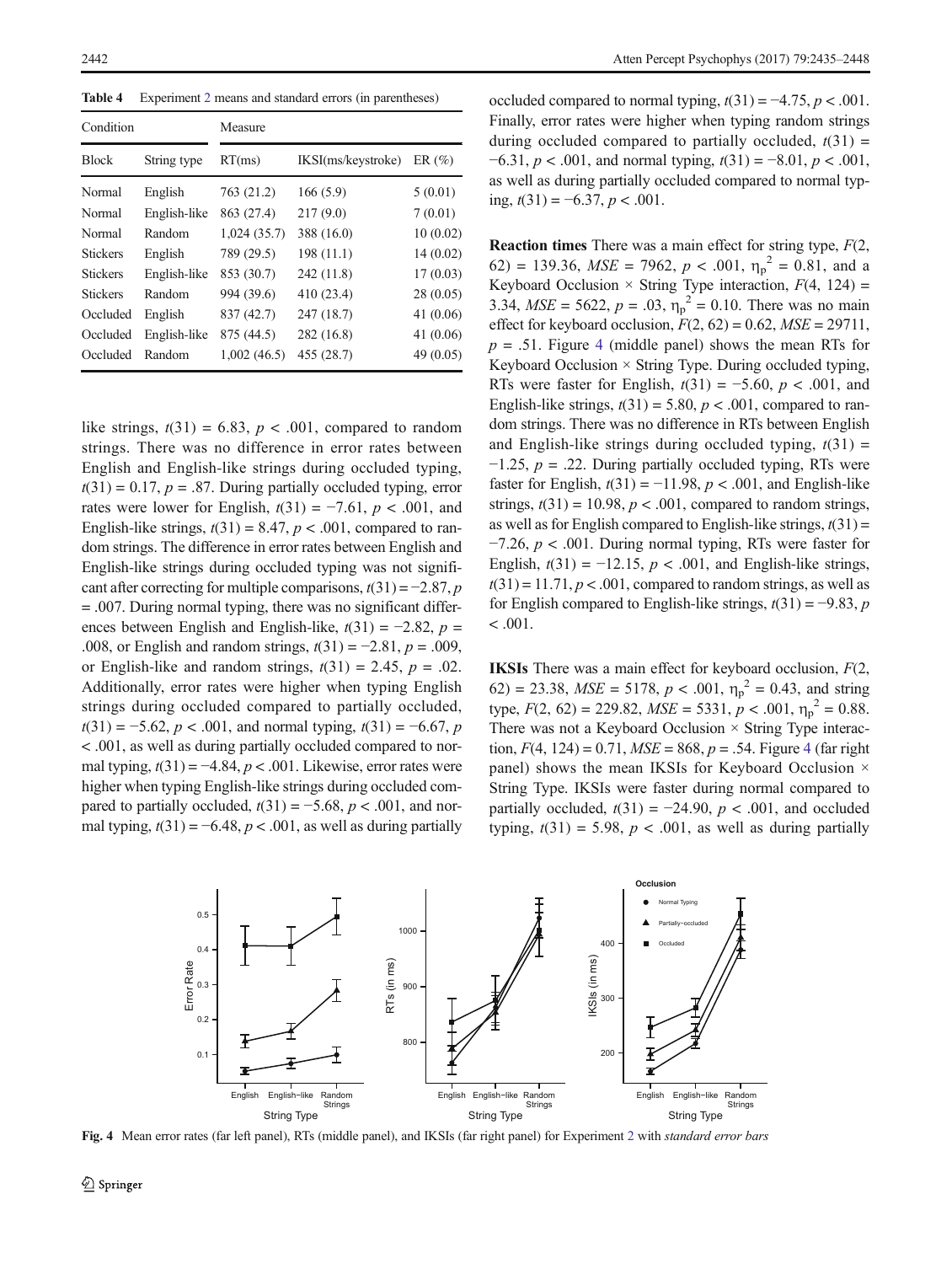occluded compared to occluded typing,  $t(31) = 15.65$ ,  $p <$ .001. Additionally, IKSIs were faster while typing English compared to English-like,  $t(31) = -12.25$ ,  $p < .001$ , and random strings,  $t(31) = -17.30$ ,  $p < .001$ , as well as for Englishlike compared to random string types,  $t(31) = 16.35$ ,  $p < .001$ .

Analysis of expertise effects Across two experiments we found that error rates are higher for random strings than English and English-like strings when the keyboard is occluded. This suggests, first, that spatial knowledge of key locations is not bound hierarchically to word-level representations, because we did not find any evidence of lower error rates for English compared to English-like strings. These findings stem from a group-level analysis, and the possibility remains that spatial knowledge of key locations depends on typing expertise. For example, reliance on hierarchical forms of spatial knowledge might develop with expertise, in which case experts rather than novices may show lower error rates for English compared to English-like strings. Alternatively, high-fidelity spatial knowledge of key locations may develop with expertise, in which case experts may be completely insensitive to the string-type manipulation showing no differences in error rates during occluding typing. Finally, expert typists may be more accurate compared to novice typists yet still show the same pattern of error rates observed in Experiment [1](#page-2-0) and [2](#page-5-0).

We used typing speed as a proxy for expertise and combined subjects from Experiments [1](#page-2-0) and [2.](#page-5-0) Specifically, each subject's normal typing speed was measured by their mean IKSI from the normal typing condition (i.e., English words, no occlusion). Then, subjects were grouped into fast and slow typists by a median split on typing speed. For each subject, mean error rates from each condition were submitted to a 2 (typing speed: fast, slow)  $\times$  3 (string type: English, English-like, random)  $\times$  2 (keyboard occlusion: normal vs. occluded) mixed-design ANOVA, with typing speed as the between-subjects variable, and string type and keyboard occlusion as withinsubjects variables. Mean error rates in each condition are shown in Fig. 5.

We found a main effect for typing speed,  $F(1, 68) = 6.22$ ,  $MSE = 0.126, p = .03, \eta_p^2 = 0.06$ ; a main effect for keyboard occlusion,  $F(1, 68) = 142.98$ ,  $MSE = 0.103$ ,  $p < .001$ ,  $\eta_p^2 =$ 0.68; and a main effect for string type,  $F(2, 136) = 46.28$ , MSE  $= 0.002, p < .001, \eta_p^2 = 0.40$ . We also observed interactions for Typing Speed  $\times$  Keyboard Occlusion,  $F(1, 68) = 3.86$ ,  $MSE = 0.103$ ,  $p = .05$ ,  $\eta_p^2 = 0.05$ , and Keyboard Occlusion  $\times$  String Type,  $F(2, 136) = 15.06$ ,  $MSE = 0.001$ ,  $p < .001$ ,  $\eta_p^2$  $= 0.18$ . There was no difference in error rates during normal typing between fast ( $M = 5\%$ ,  $SE = 0.01$ ) and slow typists (M  $= 7\%, SE = 0.01$ ,  $t(34) = 0.92$ ,  $p = .36$ , nor was there a difference between fast ( $M = 37\%$ ,  $SE = 0.03$ ) and slow typists  $(M = 50\%, SE = 0.03)$  during occluded typing,  $t(34) = 1.90$ , p



Fig. 5 Mean error rates for between-subjects expertise analysis, with standard error bars for the Keyboard Occlusion × Typing Speed

=.07. Fast,  $t(34) = -10.27$ ,  $p < .001$ , and slow typists,  $t(34) =$  $-6.79$ ,  $p < .001$ , had significantly higher error rates during occluded compared to normal typing. Importantly, the pattern of data for both fast and slow typists (see Fig. 5) looks almost identical to what was reported in Experiments 1 and 2. During occluded typing, error rates were lower for English  $(M = 41\%$ ,  $SE = 0.03$ ,  $t(69) = -7.50$ ,  $p < .001$ , and English-like strings  $(M = 41\%, SE = 0.03), t(69) = -7.80, p < .001$ , compared to random strings ( $M = 47\%$ ,  $SE = 0.03$ ). There was no difference in error rates between English and English-like strings during occluded typing,  $t(69) = -0.11$ ,  $p = .91$ . During normal typing, error rates were lower for English ( $M = 5\%$ ,  $SE = 0.01$ ) compared to English-like ( $M = 6\%$ ,  $SE = 0.01$ ),  $t(69) = -3.00$ ,  $p = .004$ , and random strings ( $M = 7\%$ ,  $SE = 0.01$ ),  $t(69) =$  $-3.50, p < .001$ , as well as for English-like compared to random strings,  $t(69) = -3.03$ ,  $p = .003$ . Additionally, error rates were higher during occluded compared to normal typing when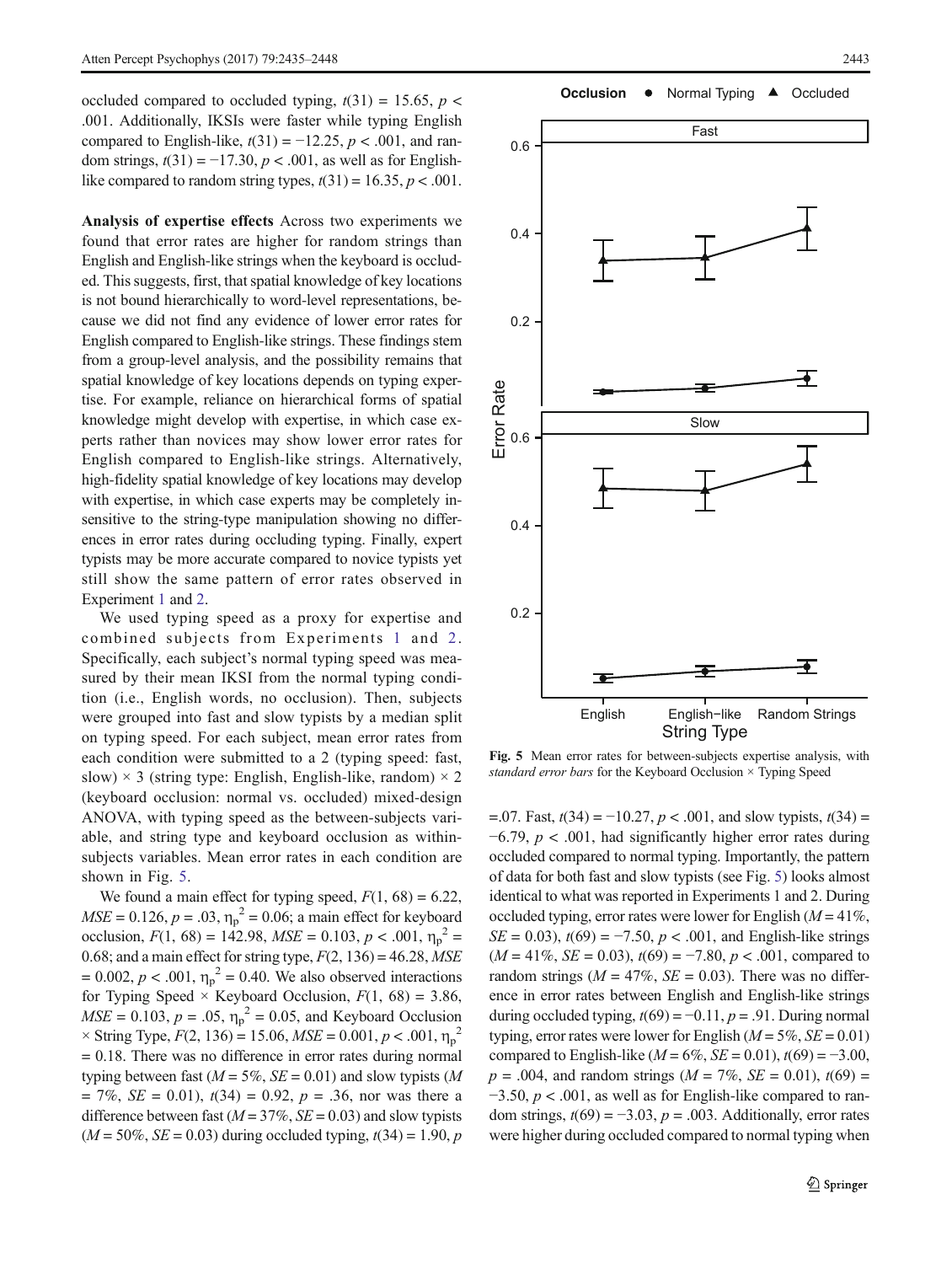typing English,  $t(69) = -11.21$ ,  $p < .001$ , English-like,  $t(69) =$  $-10.91, p < .001$ , and random strings,  $t(69) = -12.60, p <$ .001.

Letter frequency and key-location knowledge In the introduction, we suggested that the procedures for generating individual keystrokes are tuned by a process sensitive to the frequency of specific keystrokes. Typists may have better spatial knowledge of the key locations for more frequently occurring letters because in natural language, some letters occur more frequently than other letters, and as a consequence are typed more often. If typists are more error prone for lower frequency letters, then our main finding that error rates are higher for random strings compared to English and English-like strings could be explained by the fact that random strings are more likely to contain lower frequency letters that would, in turn, increase error rates. We tested this possibility by determining whether letter-level error rates were correlated with letter likelihood.

Behmer and Crump ([2017b](#page-12-0)) showed that typists' interkeystrokes intervals were negatively correlated with letter, bigram, and trigram frequencies (i.e., faster keystrokes for more than less frequent  $n$ -grams), but they did not determine whether error rates for specific letters depended on letter frequency. In their analysis, *n*-gram frequencies in the natural language were determined by counting letter, bigram, and trigrams from 3,000 randomly selected English language ebooks from the online digital repository Project Gutenberg. We used the letter frequencies from that analysis to determine whether error rates for individual letters in the fully occluded typing conditions from Experiment [1](#page-2-0) and [2](#page-5-0) were correlated with letter likelihood. In each string type condition, we computed the mean error rate for each letter collapsing across subjects and correlated the error rates with letter probabilities. The results displayed in Fig. 6 show that letter-specific error rates were negatively correlated with letter probability for all string type conditions (English:  $r^2 = -0.53$ ,  $p < .001$ .; English-

like:  $r^2 = -0.28$ ,  $p < .007$ ; random string:  $r^2 = -0.44$ ,  $p < .001$ ). Typists were more likely to make errors for letters that appear with lower than higher frequency in the natural language.

Letter-level error rates The major question of interest in this article was whether spatial knowledge of key locations is hierarchically organized by word-level units. If so, error rates for specific letters should be lower when they occur in strings with word-like versus non-word-like structure. If spatial knowledge of key locations is not hierarchically organized at the word level, then error rates for specific letters should be consistent across manipulations of string type. In the primary analyses of Experiment [1](#page-2-0) and [2](#page-5-0) we found that word-level error rates were higher for random strings than for English and English-like strings. However, as the above correlational analysis shows, it possible that the higher error rates for random strings was caused by subjects making more letter level errors for low-frequency letters, which are more common in the random string condition. To address this possibility more directly, we determined whether the pattern of error rates for individual letters was consistent across string types.

For each subject in Experiments [1](#page-2-0) and [2,](#page-5-0) we calculated mean error rates from the occluded typing condition for each letter, separately for each string type condition. The error rates for five letters  $(b, j, x, q, z)$  were undetermined for some subjects in some conditions because those letters did not occur in the presented strings. The mean error rates for the remaining 21 letters in each condition were submitted to a 3 (string type: English, English-like, and random)  $\times$  21 (letter) repeatedmeasures ANOVA. Mean error rates for each letter in each condition are shown in Fig. [7.](#page-10-0)

There was a significant main effect of string type,  $F(2, 138)$ = 23.52,  $MSE = 0.031$ ,  $p < .001$ ,  $\eta_p^2 = .19$ ; a significant main effect of letter,  $F(20, 1380) = 6.46$ ,  $MSE = 0.075$ ,  $p < .001$ ,  $\eta_p^2$ = .06; and a significant two-way interaction,  $F(40, 2760)$  = 2.27,  $MSE = 0.017$ ,  $p < .001$ ,  $\eta_p^2 = .03$ . Most important, was that mean error rates were highest in the random (.47),



Fig. 6 Scatterplots showing the negative correlations between letter-level error rates (y-axis) single-letter frequency distributions from the Gutenberg corpus (x-axis). Error rates were collapsed across subjects from Experiments [1](#page-2-0) and [2](#page-5-0) and taken from the fully occluded condition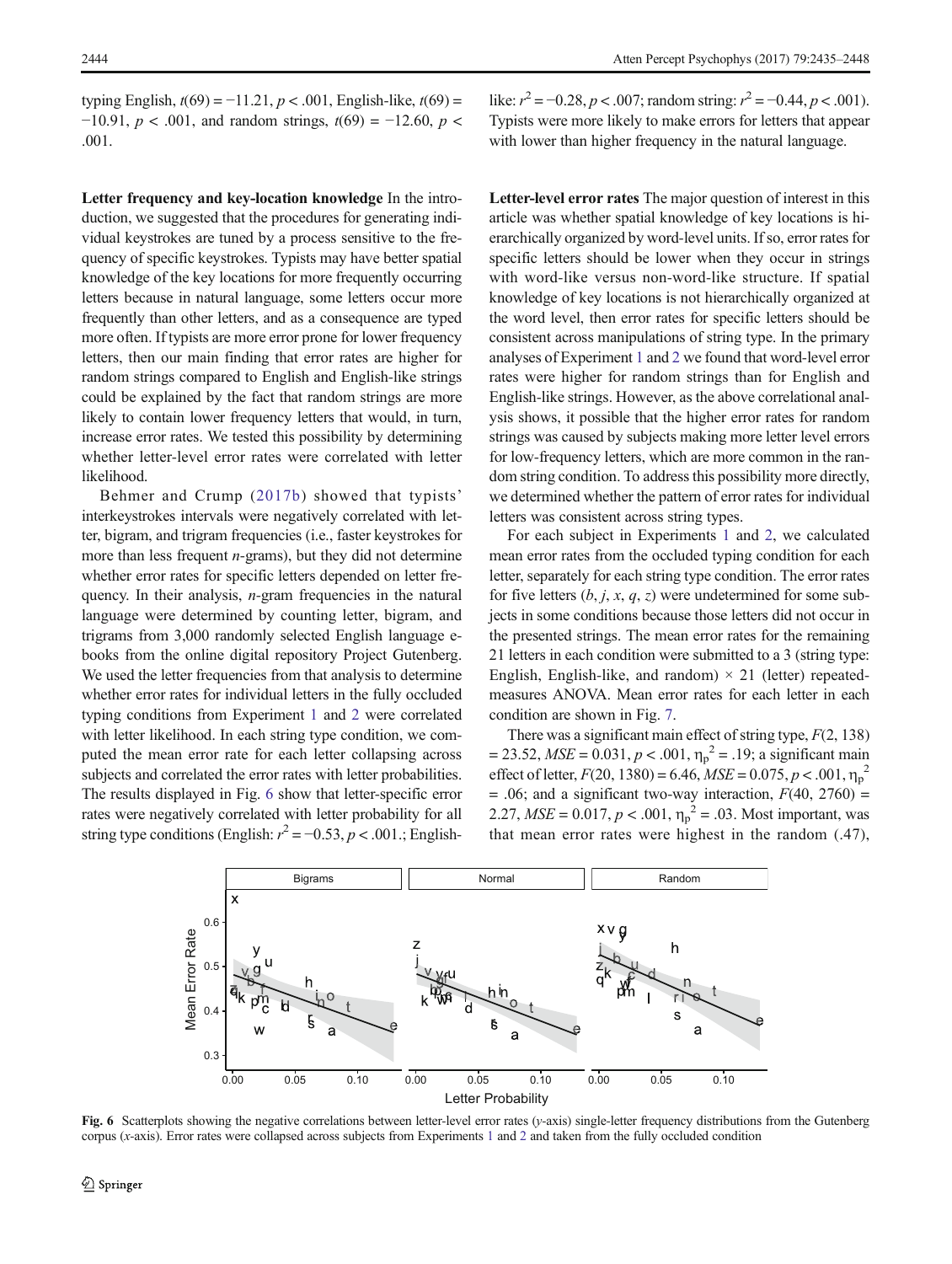<span id="page-10-0"></span>

Fig. 7 Mean letter-level error rates by string type condition collapsed across subjects from Experiments [1](#page-2-0) and [2](#page-5-0). Letters are ordered from smallest to largest error rate for normal words, and asterisks indicate a significant difference compared to the normal error rate for the given letter

compared to the English (.43), and English-like (.43) conditions. As depicted in the figure, the analysis of simple effects showed that error rates for nine letters  $(r, d, t, k, c, h, g, v, v)$ were significantly higher in the random string than English word condition. We also compared error rates between English and English-like string types and found only the error rate for w was significantly lower for English-like strings than English words. Data from all simple effect comparisons are presented in Table 5.

#### Discussion

We replicated our error rate findings from Experiment [1](#page-2-0) after controlling for possible confounds associated with starting hand position during occluded typing. Furthermore, in Experiment [2,](#page-5-0) we introduced a partially occluded condition in which typists could see their hands and the keyboard, but the individual key locations were obscured by stickers. Although error rates improved during partially occluded compared to occluded typing, typists still showed lower error rates when typing English and English-like strings compared to random strings.

We did not replicate the main effect of keyboard occlusion that we observed in Experiment [1.](#page-2-0) This may have been the result of allowing participants to reorient their hand position to the home row between trials. As a consequence, participants may have been more confident of their initial response during occluded typing.

We also reported two analyses combining results across subjects in the occluded typing conditions from Experiment [1](#page-2-0) and [2](#page-5-0). The expertise analysis showed that both fast and slow typists showed the main pattern of higher error rates for random strings compared to English words and English-like

Table 5 Means and effects for letter-level analysis

|              | English   | English-like | Random    |             | English vs. English-like |              | English vs. Random |  |
|--------------|-----------|--------------|-----------|-------------|--------------------------|--------------|--------------------|--|
|              | MER(SE)   | MER(SE)      | MER(SE)   | F(MSE)      | $\overline{P}$           | F(MSE)       | $\boldsymbol{P}$   |  |
| a            | .47(.042) | .48(.042)    | .48(.042) | .59(.004)   | .446                     | .54(.006)    | .465               |  |
| $\mathbf c$  | .55(.04)  | .52(.042)    | .58(.037) | 2.07(0.017) | .154                     | 3.66(.014)   | .059               |  |
| d            | .51(.039) | .52(.038)    | .58(.037) | .23(.012)   | .634                     | 11.76(.017)  | .001               |  |
| e            | .48(.04)  | .49(.04)     | .49(.039) | .46(.003)   | .501                     | 1.21(.004)   | .275               |  |
| $\mathbf f$  | .57(.038) | .54(.04)     | .56(.038) | 1.33(0.033) | .252                     | .16(.021)    | .686               |  |
| g            | .56(.037) | .59(0.038)   | .66(.034) | 1.71(0.017) | .194                     | 21.86 (.018) | .000               |  |
| h            | .55(.039) | .56(.039)    | .62(.036) | .84(.011)   | .362                     | 10.61(.022)  | .002               |  |
| $\mathbf{i}$ | .55(.037) | .54(.038)    | .53(.038) | .74(.005)   | .392                     | .84(.008)    | .363               |  |
| k            | .53(.039) | .53(.041)    | .57(.036) | (0.033)     | .969                     | 3.96(.022)   | .049               |  |
| 1            | .54(.038) | .52(.041)    | .53(.039) | 1.43(012)   | .235                     | .14(.01)     | .708               |  |
| m            | .53(.041) | .53(.042)    | .55(.041) | .01(.018)   | .921                     | .93(0.017)   | .339               |  |
| $\mathbf n$  | .55(.04)  | .53(.04)     | .57(.039) | 2.07(.007)  | .154                     | 2.08(.009)   | .153               |  |
| $\mathbf 0$  | .52(.038) | .54(.039)    | .54(.039) | 1.92(0.007) | .169                     | .71(01)      | .403               |  |
| p            | .55(.039) | .53(.044)    | .54(.036) | .44(.03)    | .511                     | .58(.015)    | .448               |  |
| $\mathbf r$  | .49(.038) | .5(.039)     | .53(.038) | 1. (0.005)  | .321                     | 5.99(.013)   | .016               |  |
| S            | .49(.041) | .49(.04)     | .51(.04)  | .01(.006)   | .917                     | 2.15(.007)   | .146               |  |
| t            | .52(.04)  | .52(.038)    | .55(.037) | .01(.005)   | .936                     | 4.75 (.009)  | .032               |  |
| u            | .58(.039) | .6(.038)     | .59(.037) | .94(0.014)  | .336                     | .36(.011)    | .551               |  |
| $\mathbf{V}$ | .59(.044) | .58(.041)    | .66(.033) | .05(.033)   | .824                     | 6.56(.036)   | .012               |  |
| W            | .54(.041) | .48(.047)    | .56(.037) | 4.2(.031)   | .044                     | .95(.024)    | .333               |  |
| У            | .57(.039) | .62(.037)    | .65(.038) | 3.79 (.024) | .055                     | 14.42 (.017) | .000               |  |

 $MER = mean error rate$ ;  $SE = standard error of the mean$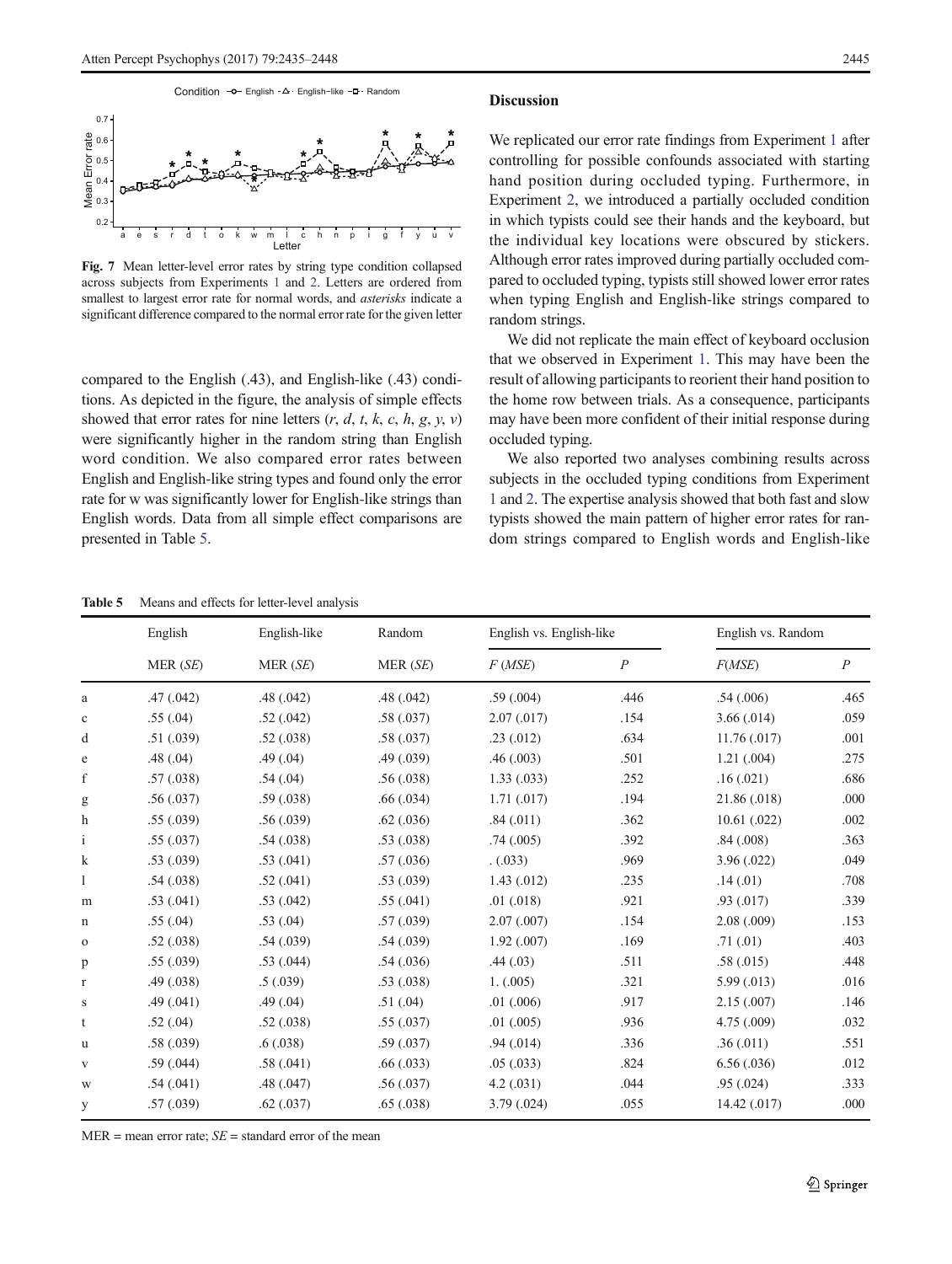strings. The letter-level analyses determined whether the higher error rates in the random string condition were due to differences in spatial knowledge at the letter level or at the level of key-to-key transitions. We first showed that letterlevel error rates negatively correlate with the frequency of letters in natural English, suggesting that typists knowledge of key locations is tied to the number of times they have typed each key. This finding could have explained the pattern of higher error rates for random strings compared to English and English-like conditions because random strings are more likely to contain more error-prone low-frequency letters. However, the second letter-level analysis ruled out this explanation.

The two important results from the second analysis were a main effect of string type and a String Type  $\times$  Letter interaction. The main effect of string type showed that letters in the random string condition had higher error rates than letters in the English and English-like conditions. However, the interaction showed that only a subset of letters had higher error rates in the random than in the English and English-like conditions. The main effect suggests that some higher order linguistic structure (Pinet, Ziegler, & Alario, [2016](#page-13-0); Scaltritti, Arfé, Torrance, & Peressotti, [2016\)](#page-13-0) beyond the letter and bigram levels influenced typing accuracy. The presence of an interaction was unexpected, and we had no a priori predictions that the random string condition would systematically inflate the error rates for specific letters. We interpret this result with some caution. On the one hand, spatial knowledge of key locations may be nonhierarchical for some letters and partially hierarchical for others. On this view, future work is needed to determine what kind of hierarchical structure guides spatial knowledge for specific letters and not others, and how this influence changes with practice. On the other hand, the interaction could reflect low power to detect small differences in error rates at the letter level. For example, 17 of the 21 letters had numerically higher mean error rates in the random string than normal English conditions, but we could only detect statistically significant differences in nine of the letters. On this view, higher order linguistic structure may guide spatial knowledge for all letters, but the size of the effect at the letter level may be influenced by other factors including key position and letter and bigram frequency. Regardless, the most important conclusion was that error rates for specific letters were higher in the random than in the English and English-like conditions, showing that the higher error rates for the random strings in general were not entirely explained by letter frequency confounds.

# General discussion

We set out to determine whether spatial knowledge of key locations has hierarchical or nonhierarchical structure. If

knowledge of key locations is structured hierarchically, then typists' accuracy for typing individual keys should depend on whether a current letter is presented within an organized format, such as a word or bigram. If knowledge of key location is not structured hierarchically, then typists' accuracy for typing individual letters should not depend on the local bigram or larger word context in which they appear. Experiments [1](#page-2-0) and [2](#page-5-0) tested these ideas by examining whether error rates would vary as a function of the structure of string types, especially under conditions of occlusion forcing typists to rely on their prior spatial knowledge of the keyboard. In Experiment [2,](#page-5-0) we were able to replicate our findings from Experiment [1](#page-2-0), showing that typists were more accurate for words that conformed to the structure of the English language compared to random strings. In Experiment [2,](#page-5-0) we introduced an intermediate condition in which typists could see their hands and the keyboard, but the individual keys were occluded with stickers. While error rates improved during this condition, compared to occluded typing, participants were still more accurate for English and English-like strings compared to random strings.

Over two experiments we found no evidence that error rates depended on word-level structure, as error rates for typing English words and English-like strings were equivalent. Instead, error rates were higher for random strings than for English words and English-like strings during both experiments. This finding was consistent with the idea that knowledge of key locations depends to some extent on bigram structure. Specifically, words and English-like words contain more high frequency key-to-key transitions than did random strings. At the same time, the higher error rates for random words is consistent with the idea that knowledge of key locations is nonhierarchical and depends on frequency of experience with typing specific letters that is independent from higher order sequential structure. The combined experiment letter-level error rate analyses showed some support for partly hierarchical and nonhierarchically organized knowledge of key locations. First, letter-level error rates did correlate with letter frequency from the natural language, showing that typists are more error prone for lower frequency letters. This finding could have accounted entirely for the higher error rates for random strings, as these strings would tend to have more lower frequency letters that would inflate the error rate compared to the other string type conditions. However, we also found that a small set of eight letters had higher error rates when subjects typed random strings compared to English words; whereas, the remaining letters showed equivalent error rates. This finding shows that knowledge of key locations is partly hierarchical (in that the accuracy of locating keys for a small set of letters depends on local bigram structure) and mainly nonhierarchical (because accuracy for most letters did not vary across the string type conditions).

An overarching question in spatial cognition research is the extent to which principles of spatial cognition apply across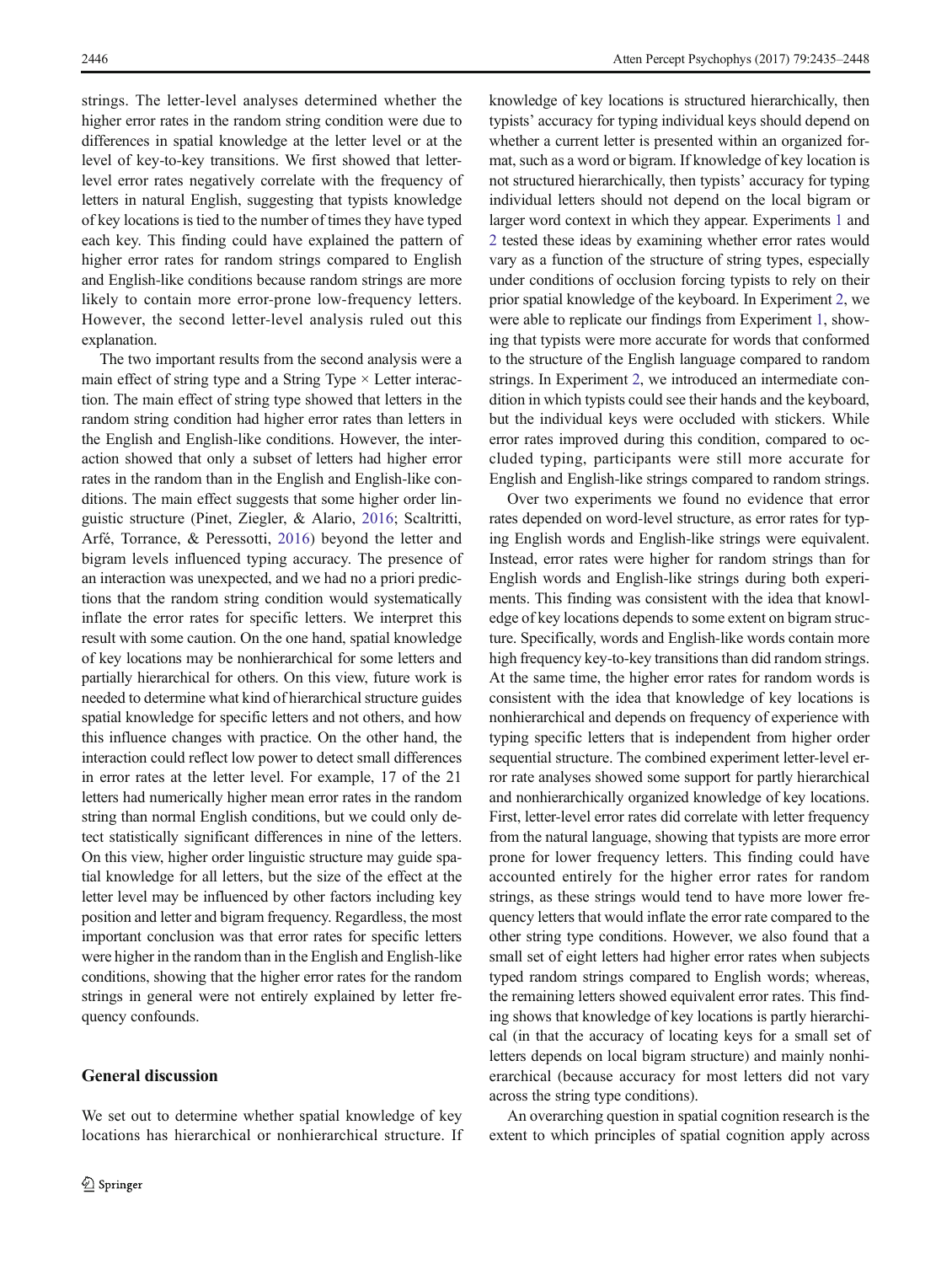<span id="page-12-0"></span>spatial scales. Pursuing this issue, we used skilled typing as a model task to study spatial knowledge of the keyboard microenvironment that supports accurate typing. Our results bolster support for the conclusion from prior work that typists do not have a high-fidelity, mental-image analog of the keyboard but instead rely on a collection of learned procedures for executing specific keystrokes.

Under normal typing conditions, experts can type very quickly and accurately. This implies that typists must have some form of high-fidelity knowledge of key locations. A high-quality mental-analog representation of the keyboard could in principle be used to for directing movements toward keys. However, use of a map-like representation should also generalize beyond typing to support recall of key identities and judgments of distances and angles between keys. However, prior work shows that typists perform poorly on those nontyping spatial tasks about key locations (Liu et al., 2010; Snyder et al., [2014\)](#page-13-0). Additionally, if typists relied on a mental map-like representation, then error rates should not have increased under the present occlusion conditions, and error rates should not have varied as a function of string type or letter frequency.

The difference in error rates between occluded and normal typing suggests that typists can rely on several different forms of information that contribute to the fidelity of their spatial map of the keyboard. Typists were worst under full occlusion, suggesting that visual features from the keyboard and hands are important cues for locating keys. Typists were much better under partial occlusion when the identities of the letters were obscured by stickers, but still worse than normal typing. This finding shows that even when letters are not displayed on the keys, familiar visual cues about key, hand, and finger position are important cues for locating keys. It remains unclear whether all or some of these cues are used during normal typing. For example, typists may normally rely on key identity and location cues but switch to finger and hand position cues only when letter identities are hidden. We suspect in general that typists will use the best cues available to them under different typing conditions. This idea could explain why error rates were higher for the random strings only under conditions of occlusion, as typists may not rely strongly on letter frequency and letter context under normal conditions. At the same time, even under normal typing conditions, error rates were numerically higher in the random than in the English and Englishlike conditions but were not significant according to our conservative corrections for multiple comparisons. So, it remains possible that typists do rely on these cues during normal typing, but their influence is small and difficult to detect.

We argue that typists do not rely on an integrated high-level spatial representation of the keyboard but instead rely on a collection of individual procedures for executing specific keystrokes. We found that these procedures are largely nonhierarchical and appear to be tuned to the demands of executing

specific keystrokes independent from neighboring keystrokes. In particular, letter-level error rates correlate with letter frequency, suggesting that the quality of keystroke procedures is related in a straightforward manner to keystroke-specific practice.

We did find that error rates for some letters were influenced by higher level structure at the word or bigram level, which indicates some variability in whether keystroke procedures are controlled in a hierarchical fashion. This finding raises further questions about why the surrounding letter context matters for typing particular letters but not others. One direction for future research is to examine changes in spatial knowledge over the course of learning to type on the keyboard. For example, it is unclear whether spatial knowledge of the keyboard becomes more hierarchical or more nonhierarchical with practice and expertise.

Author note This work was supported by a grant from NSF (#1353360).

#### **References**

- Behmer, L. P., Jr., & Crump, M. J. C. (2017a). Crunching big data with finger tips: How typists tune their performance toward the statistics of natural language. In M. Jones (Ed.), Big data in cognitive science (pp. 1–28). London: Routledge.
- Behmer, L. P., Jr., & Crump, M. J. C. (2017b). The dynamic range of response set activation during action sequencing. Journal of Experimental Psychology: Human Perception and Performance, 43(3), 537–554.
- Byrne, R. W. (1982). Geographical knowledge and orientation. In A. W. Ellis (Ed.), Normality and pathology in cognitive functions (pp. 239–264). London: Academic Press.
- Crump, M. J. C., & Logan, G. D. (2010). Warning: This keyboard will deconstruct—The role of the keyboard in skilled typewriting. Psychonomic Bulletin & Review, 17, 394–399. doi[:10.3758/PBR.](http://dx.doi.org/10.3758/PBR.17.3.394) [17.3.394](http://dx.doi.org/10.3758/PBR.17.3.394)
- Gentner, D., Larochelle, S., & Grudin, J. (1988). Lexical, sublexical, and peripheral effects in skilled typewriting. Cognitive Psychology, 20, 524–548.
- Hintzman, D. L., O'Dell, C. S., & Arndt, D. R. (1981). Orientation in cognitive maps. Cognitive Psychology, 13, 149–206. doi[:10.1016/](http://dx.doi.org/10.1016/0010-0285(81)90007-4) [0010-0285\(81\)90007-4](http://dx.doi.org/10.1016/0010-0285(81)90007-4)
- Ishikawa, T., & Montello, D. R. (2006). Spatial knowledge acquisition from direct experience in the environment: Individual differences in the development of metric knowledge and the integration of separately learned places. Cognitive Psychology, 52, 93–129.
- Kosslyn, S. M. (1975). Information representation in visual images. Cognitive Psychology, 7, 341–370.
- Kosslyn, S. M., & Pomerantz, J. R. (1977). Imagery, propositions, and the form of internal representations. Cognitive Psychology, 9, 52–76.
- Kosslyn, S. M., & Shwartz, S. P. (1977). A simulation of visual imagery. Cognitive Science, 1, 265–295.
- Liu, X., Crump, M. J. C., & Logan, G. D. (2010). Do you know where your fingers have been? Explicit knowledge of the spatial layout of the keyboard in skilled typists. Memory & Cognition, 38(4), 474– 484.
- Logan, G. D. (1988). Toward an instance theory of automatization. Psychological Review, 95(4), 492–527.